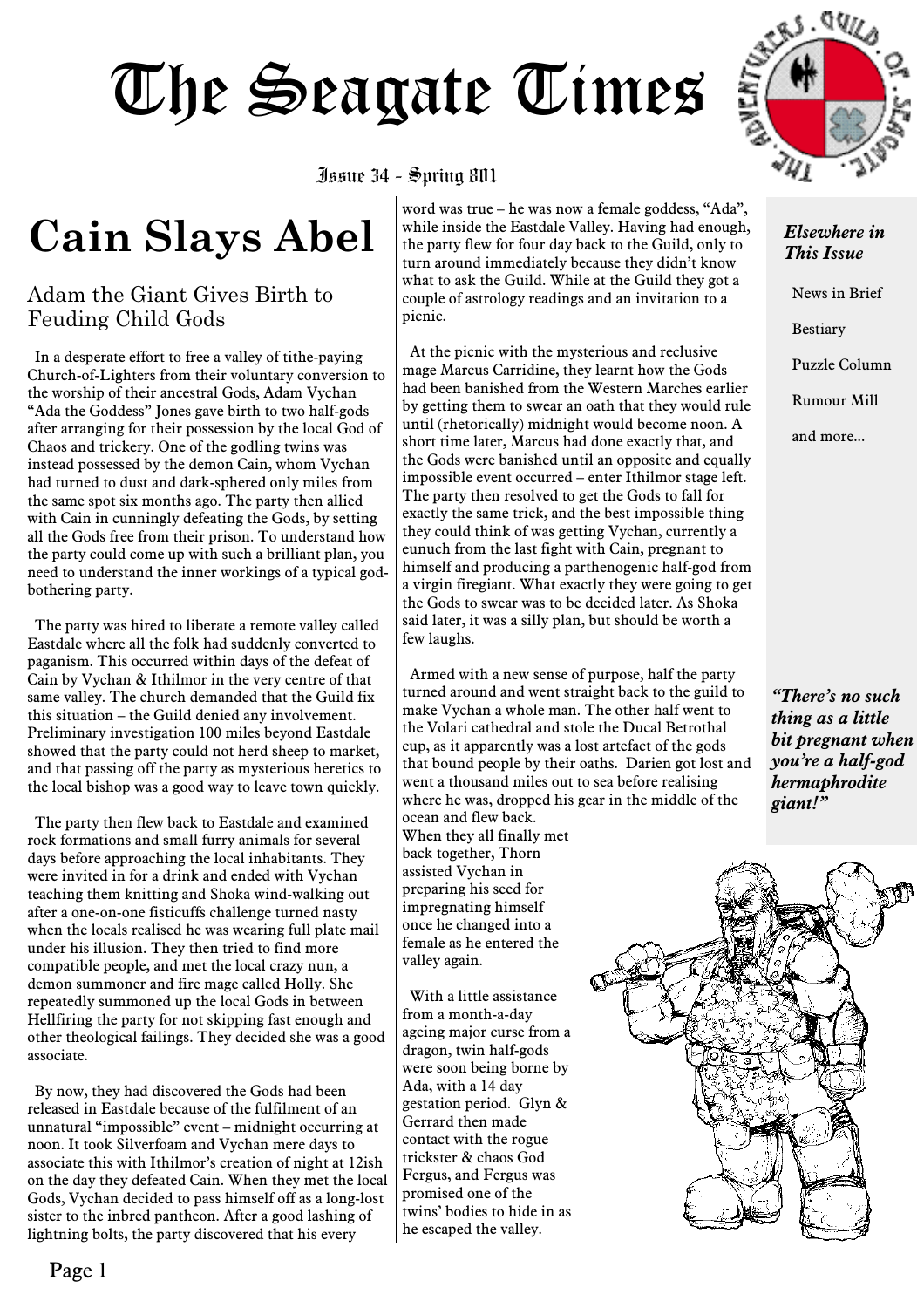

They also discovered that the major curses from the dragon also laid a hideous curse on the children if they killed anyone, and the same curse sevenfold on anyone killing either of the children. The twins Luci and Abel were born on the Winter Solstice, and the party discovered that both were possessed by Fergus and Cain. Luci was aging at a year-a-day, due to Cain's year-a-month demonic growth combined with the curse, while her less potent brother Abel was only aging at a month-a-day. Cautious of the curse, the party did not kill the newborn Cain. To sustain themselves, the children drained life-force from the party until herds of cattle were rustled to support the growing godlings. Fergus was not happy to possess the weaker god, and was happy to move into an adult body, until Shoka turned it back into a statue, trapping Fergus' spirit outside time.

The party proved unable to discipline the charming but out-of-control Luci, so made a deal with Cain, who was sharing her body, to help "bring her up properly" and defeat the gods. They agreed to have her Naming Day at midnight on her 9th birthday, the midpoint of the days of chaos. At this time, she declared herself to be the replacement to Fergus. As Fergus couldn't defend himself, she became the new god of travel, chaos, and trickery and swore to lead the gods out of Eastdale – as a god conceived both in and out of Eastdale she could lead them into the rest of Alusia. The other Gods took an oath to follow wherever she led them, drinking from the oath cup taken from the Cathedral..

As a reward, the party were given their wishes. On behalf of Abel, Vychan wished that Abel was as powerful as his sister Luci. This proved to be a serious error, as the next morning Luci and Abel got into some serious sibling rivalry. While Vychan, their "mother", separated them the first time, the young gods fought again on the Eastdale border just before Luci was about to loose the Gods on the world. Using her hand & a half training from Shoka, dirty tricks from her possessor and tutor Cain, and a couple of well-placed thunderbolts, Luci finally killed Abel, and was struck by the death curse. She managed to stagger up and lead the gods out of Eastdale, but the curse hit her doubly hard when she entered a reality not shaped by the God's whims, and she collapsed in agony. Shoka resurrected Abel from a pile of ashes, and Abel used his powers to twist the knife in his sister. In desperation, Luci fled the mortal realm to escape the curse. The other Gods were oath-bound to follow – apart from the forsworn Ice Queen, who returned to her glacial lair. What happened to the possessing demon Cain is unknown – maybe he was dragged into the Outer Darkness, but maybe he still walks Alusia, afflicted by the shattering curse, and his demonic powers stripped to power the new God.

# **MEDISCONSOLIC E**

### Adam's Twins Give New Meaning to Sibling Rivalry

Over several years Cain the Campion has viciously attacked guild parties; most recently in anticipatory self-defence against a party organised by Anathea & others. As related earlier, Ithilmor turned night into day at the Convent of lost Souls (in Eastdale, Volari) in order to give all males, including Cain, a slight disadvantage. As a result, Adam Vychan (the mostly male Giant) killed Cain.

Unfortunately having nightfall at midday - real nightfall, not just an eclipse - was just the sort of impossible event that could act as a loophole to allow the Ancient Gods to escape their banishment. This lead to Adam bearing twins - one of each gender, just like their parent. The first-born, a boy called Abel, was prededicated to Fergus the trickster thunder-god of Eastdale. The younger was ordained to be Luci (pronounced loog-ee) and expected to be the Nameless One aka the Ice Queen. Unfortunately the girl, who was growing a year a day, was both Adam's "natural" daughter and inhabited by the spirit of Cain. The giant children had a curse that gave them restorative powers, and would visit sevenfold vengeance upon anyone who killed them, but restricted the damage that they could inflict.

On Luci's naming day, the party cleverly arranged for Luci to be given Fergus' powers; unfortunately she was still inhabited by Cain who had become her closest friend and who was constantly feeding her suggestions. Adam, like the rest of the party, was granted a wish by the other gods. He wished for Abel to be fully grown, powerful like his sister, with all curses removed. Luci became "a god of thundern-lightning and chaos and stuff with a *really* big sword"; Abel became a god without portfolio. This caused sibling rivalry, of devastating measure appropriate to giants, gods, and nine-year-olds.

Next morning, as the gods were about to depart to the Promised Land, there was a fight between the twins. Being able to toss lightning gave Luci/Cain the upper hand and she pummelled Abel into the ground; when Adam tried to interfere, she flung him aside. As Abel lay stunned, face down on the ground, Cain/Luci bestrode him and plunged the really big sword through his back, pinning him to the ground. Simultaneously she sent a thunderbolt through the sword, leaving only a charred husk.

Luci/Cain then lead the rest of the gods away. Although Abel's curse had been lifted, Luci still had hers, and she soon fell off her white horse onto the ground, writhing in agony. Then her spirit shot into the sky, and the rest of the gods followed her. Fortunately, when not stoned, Shoka is very good with leftovers of at least torso-size, charred or otherwise, and he restored life to Abel. Abel is now a giant and ex-god in need of employ, so naturally he has joined the Guild, where his claim of being related to the Gods gives him a certain kudos.

#### *Human:*

*"Why are we whispering if we're on Mind Speech?"*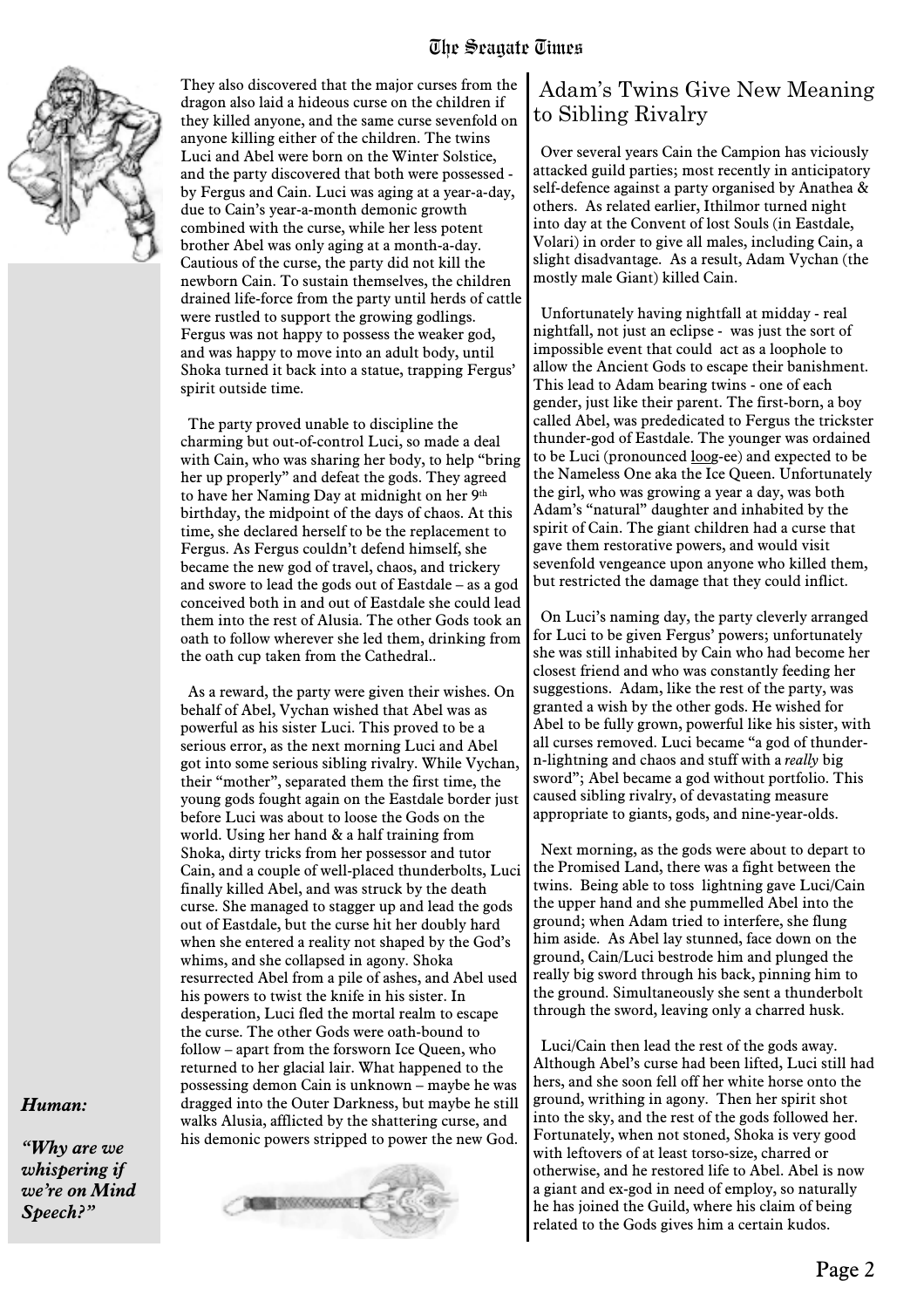### **News in Brief**

### Pleasure Haven Opens

A new free trade port has opened halfway between Seagate and the southern ports of the Five Sisters region, called the Haven of the Sea Goddess. But unlike other ports on the southern route this one is not only free to dock at, but is in fact a huge floating twin-hulled ancient warship of elven design, featuring two 200 foot long hulls packed with atmospheric inns, gambling dens and places of low repute, and also a fine five story castle with elegantly appointed suites and the luxuries of many nations.

This new safe haven, guarded by the luck of a Goddess and the mighty thews of the water college of the Guild, features such pleasantries as sparking blue waters and warm sunshine in days of gloom, as well as an onboard casino, ballroom, brothel, and several bars. We at the Times understand that ship captains and owners are treated to an endless round of social events with provided escorts, fine food, and free dancing lessons.

There is a rune portal in the back of the Guild Water College building that for a few silvers will take you to the lighthouse on the reef, a mere ten minutes boat ride from this amazing vessel. With a crew of over two hundred and first rate entertainment (sampled in excess by Seagate Times representatives at the courtesy of the owners) we are sure that any world weary adventurer would be well served by taking the day off at the Haven.

### Demons Mine Confederation Bay

Furcalor, Duke of the Waters, has allied with a huge ancient kraken to mine "mad metal" from an abyss in the depths of Confederation Bay. The kraken's followers – sentient squid and Sahuagin – had seized many humans for slaves and Furcalor's minions created a 40 mile tunnel to kidnap some dwarves as overseers. Two parties were dispatched from the guild, one to deal with each half of the problem.

The party sent to recover the dwarves from the demon kidnappers consisted mainly of people pacted to Powers of Darkness or Light, and spent a great deal more time arguing moral matters, communing with their masters and slaying each other's imps and devils than actually helping the dwarves. However, they freed the dwarves with a cunning three-part plan. Firstly, they poked around the underwater tunnel until attacked by devils, then dropped an item for the devils to take as the party swam off. Secondly, they located the item deep in the ocean and sprung the "lobster pot" ambush around it. Thirdly, after the prisoners from the ambush were questioned, they were released and later located at an underwater palace next to an abyss. The party then snuck into the palace, killed everyone who wasn't a dwarf, and then turned their dead foes into an underwater balloon to ascend to the surface and fly off.

The party used their shape-changing abilities to become merfolk, sharks, dolphins and sahughin on different underwater assaults, and information from Seir and Gabriel to ensure their timing was appropriate. The only hitch was that Shizane and Mahb (Fire and Air mages) were limited by being underwater, leaving Ithilmor as the only assault mage. This meant that the battles were won by much slow hacking by Eric, Mahb and Drum, while Dramus and Kryan argued morals in the background, turning the enemy into rabbits and tortoises to score philosophical points.

### Sahuagin Stronghold Destroyed Marauding Monster Loose

#### By Aurora

A returning party of adventurers reported that a large sahuagin stronghold, located off the coast of Brandenberg, has been wiped out by a large monstrosity that slithered its way through the complex attacking and devouring anything that got in its way. Our source tells us that the creature consists of parts of the entities that were defeated which were added on to itself. Originally it was a rag and string golem that somehow got out of control.

No one knows where this monster went. Either it descended further into the complex and ended up in the nether depths, or it is currently roaming the ocean floor. Either way it is still out there, destroying and getting stronger as it incorporates more into itself. Adventurers in the vicinity are warned to be careful. You may be next.

### Tome found in Lost Kiraz

A returning party has donated a tome of dwarven mind magics to the Mind College at the Guild. Following an astrology reading, the party sought out a lost dwarven city, far to the north of the Guild. Making contact with the dwarves of Azedmere they learned the story of Kiraz, and where a key might be found which would open its Gates. Kiraz had been abandoned three hundred years ago, when it was attacked by a powerful necromancer.

The party successfully obtained the key, evaded a bunch of orcish squatters, defeated assorted zombies and skeletons, and entered lost Kiraz. There they found the tome, an assortment of other treasures, and one lone survivor, turned to stone. The party freed him, and returned, triumphing over a necromancer (not THE necromancer, he's probably deceased, but an admirer). The key to Kiraz was not brought to the Guild, but returned to the Dwarven King of Azedmere.



#### *Douglas:*

*"It's hard work being a rock."*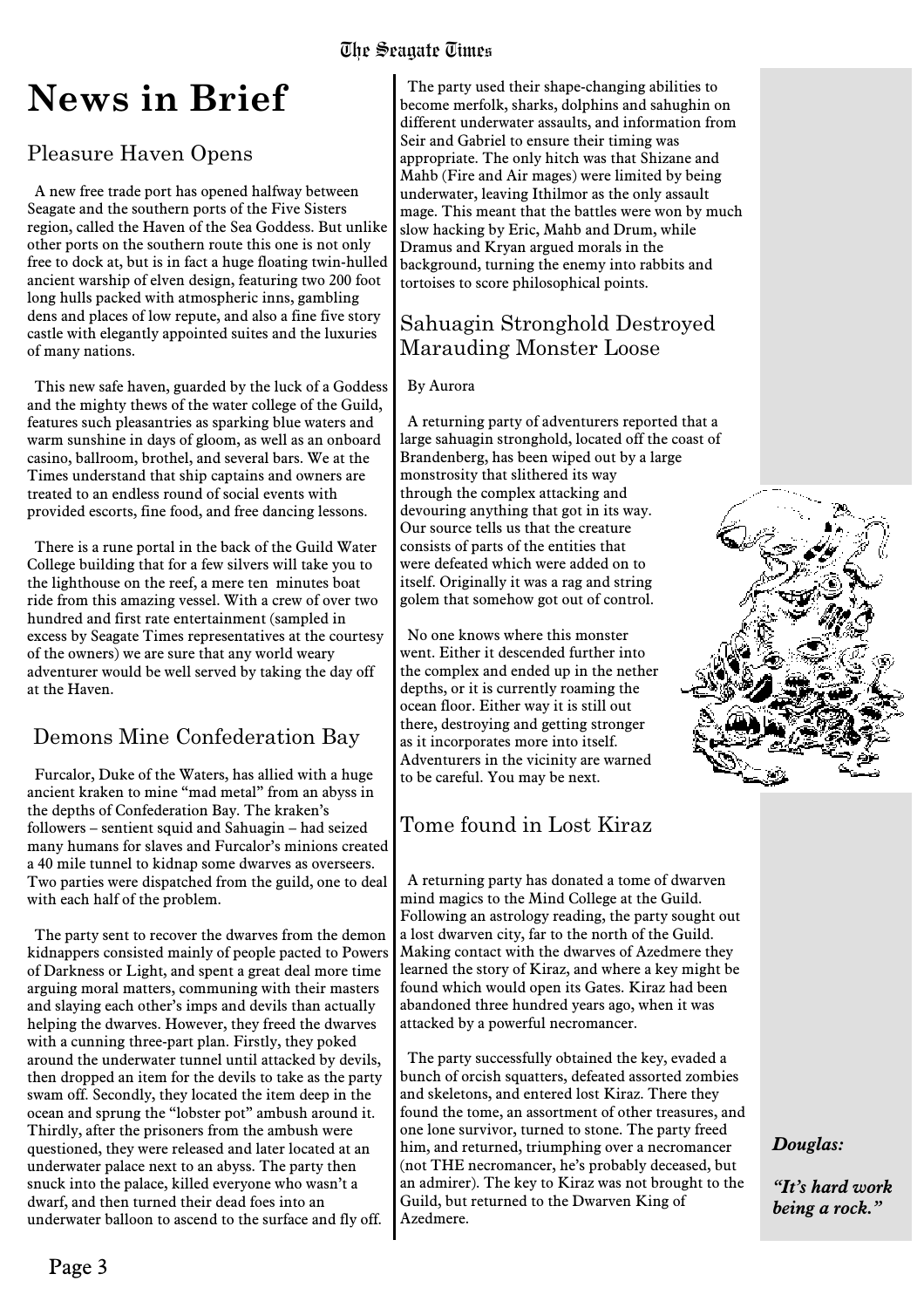### Colonel Denies Rumours

An official statement by the Destinian Deputy of Protocol and Public Entertainments, Colonel Santiago, denies that there was rioting at the Trade Docks in Port Destiny on 16th Frost, the day after Destiny officially declared war on the Duchy of Toledo and other foreign parts for their support of the Carlists or "renegadoes," as the former Royalist supports are now known. It is understood that the new Duke, Prince Ismail-Miguel, is a former Michaeline Knight-Commander who had actively supported the Carlists in their bitter but unofficial conflict with the Serene Republic of Destiny.

It is understood that a Strong Letter of Complaint has also been sent to the Lunar Empire who gave the appearance of supporting the Carlist barons in their piracy on the Hellenic States whom the Carlists blamed, along with Count Aryan di Ebola, for the Death of King Carlos — the first and only King of Destiny.

The declaration of War ("the Midwinter Edict") signed by all twenty members of The Council of Ten, also forbids all Destinian officers & citizens from any contact with the Vicar General of the Order of Michael the Crusader or his followers. The Vicar General, nicknamed the Black Bishop, was formerly King Carlos' Vice-Regent in the West; just as the late Baron di Scarpia was Carlos' other Viceregent (in the South). The BB had recently created the so-called "Cult of Carlos the Martyr."

Colonel Santiago states that a procession for the Celebration of the Feast of Santa Vittoria wandered from its official route and that some members became unruly when it was discovered that the recently-established so-called "tradition" instigated by the Usurper of almsgiving (throwing gold-coins to the crowd) had been cancelled as a war-time measure. She added that for centuries the period between Midwinter & the Days of Chaos have traditionally been marked with feasting and no doubt many members of the crowd had overindulged in wine and subsequently had mistakenly committed acts of public disorder for which they were, or soon would be, extremely sorry.

Editorial footnote: Colonel Santiago is one of the few close associates of ex-king Carlos who retains a *high* public post in the New Administration. As a result of her military renown in the Destinian-Almavivan Conflict, the ruthless "defender" of Wickham was made a Baroness and Minister of Public Order at the Capital by ex-king Carlos. With the change of Government she renounced her former title & office— although she underplays any self-sacrifice in the gesture. In her own words "it was an act of Loyalty, obedience to duly constituted authority, an inevitable decision for any true Destinian officer."





*Colonel Santiago*

### Destiny at War

The major effect of the war of Destiny with its former client states in the Far East has been the expulsion of mercenaries from the Households of noble Destinian families.

As several members of the Adventurers are aware, the job has always been "a cushy number" since no official fighting was required, and the food & pay were always good; although many guildmembers have privately admitted that their employers *at the capital* tend to unapproachable, disdainful, or even proud. The house-mercenaries have always been a display of conspicuous consumption by the wealthy Officer Class of Destiny, but have often been a source of semi-public disorder in the capital - and their numbers have been decreasing anyway over the past year. It is understood that the New Administration views these mercenaries are an unnecessary drain on the national economy, as well as an unacceptable security risk

Additionally no one may enter Destinian waters without a current passport. In the past, official documentation was technically necessary but seldom asked for.

The war has also restricted the amount of Destinian gold flowing into the Baronies. In the past seven weeks, purely as a wartime measure, the City is no using gold coins in its transactions, but is issuing scrip - in part to restrict illegal usage of its currency and as a general security measure - even though is understood that production has actually increased at the AlbaLonga mines, near which

*"Oh great! It's aquatic spinach."*

*Aqualina when observing a sahuagin's muscles expand as it ate some green seaweed.*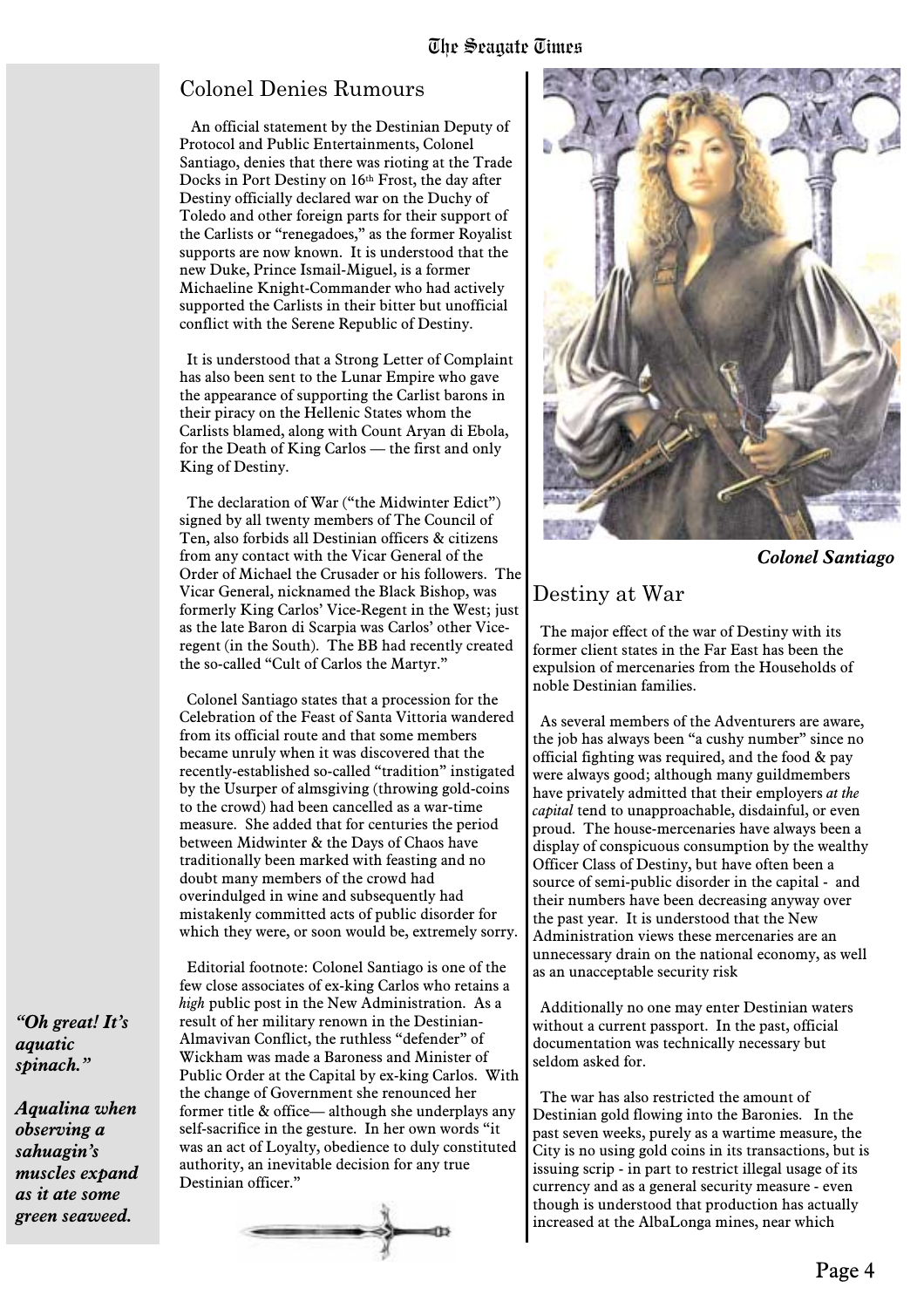ironically King Carlos was killed. It is presumed that the gold is being used in foreign negotiations.

Although Seagate merchants were initially uneasy with the change, all legitimate traders may exchange the scrip for goods from Destinian vessels or for goods at Destiny itself. The effect is scarcely noticeable here in Seagate, since Seagate has always been a net importer of Destinian goods, especially weapons or luxury foods & materials ("the best range of black dyes in Alusia"). However it is understood that there is much agitation in the grey economies of Plaz'Toro and Sanctuary ("what a pity") by the sudden lack of funds as well as an influx of unemployed quasi-thugs with a taste for the good life.

The rumours that the Carlists seized a bullion shipment are dismissed as confused and unfounded by the Administration of the Serene Republic.



### Demons Hunting Ithilmor

Several parties this session have come across devils, imps and mortal assassins hunting for Ithilmor. They appear to primarily be working for Renove, although devils under Orobas and other demons have been reported. So far, Ithilmor has escaped serious harm, although if you see her collapsed in the street, she's been name-summoned again. It is understood that there is a contract out on Ithilmor - and possibly one or two others - lasting a year and a day, exact start and end dates unknown. Guild security remind all guild members that claiming this reward or assisting anyone in harming or seizing Ithilmor will be met with our usual swift and impartial justice.

In response to a related security breach, all half-devils and guild members wearing illusions must sign in with guild security upon both arrival and departure from the guild main gates, and may not use any other form of travel into or out of guild grounds. Demon summoning with five miles of the guild is temporarily banned. Free disguises of Ithilmor are available at the Illusionist College to all guild members to show your support for her. Anyone assassinated while disguised as Ithilmor will be given a limited edition marble statue of Ithilmor in a naturalistic pose as a token of her affection.

Answers to Last Issue's Puzzles: Riddle: A hole; or Time Which chest contains the gold?: The gold is in chest B. The Slowest Camel: The wise man's advice was "Swap camels". Water and Wine: Both glasses contain the same amount of their original contents.

### **The Adventurer's Guide**

### Tips for success

Don't leave dead monsters lying around in the evil necromancer's domain. He'll just animate them and use them against you.

Don't leave controlled monsters lying around either - even Mind Mages need to sleep.

Making your own back door has the decided advantage of not activating the magical guardians on the front door - at least most of the time.

Letting dead kings lie is generally a good plan especially if there are death curses involved.

Tunnelling spells are great for avoiding bad stuff of all kinds - and for finding prisoners.

Try to avoid putting your best healer in the line of fire - unless of course she's also your best fighter.

Why go through the zombies to get at the necromancer when you can always go over them?

Using Amulets of Jade to hold back the undead horde will tend to reduce the horde to manageable proportions.

Planning is good, but the more complex a plan, the more likely it is to go wrong.

Bothering gods is generally bad for the health of adventurers, and for that of any mere mortals who happen to be in the vicinity.

### **Starflower's Bestiary**

### Goblins and Hobgoblins

Nobody knows which of the Powers created goblins. At least, none of them will admit to it. Goblins are ugly little nuisances, with one terrifying ability their phenomenal reproduction rate. It is their sheer numbers that can make goblins hazardous, especially to the less experienced. A goblin horde is not something to be taken lightly, as more than one adventuring party has discovered to their cost. The best way to deal with goblins is to keep their numbers firmly in check, and infestations must be regularly culled. Normally this is a chore for the more civilized earth dwellers, such as dwarves, but sometimes adventurers are called in to clear out an unusually stubborn plague of goblins.



*"I think I've made an oops..."*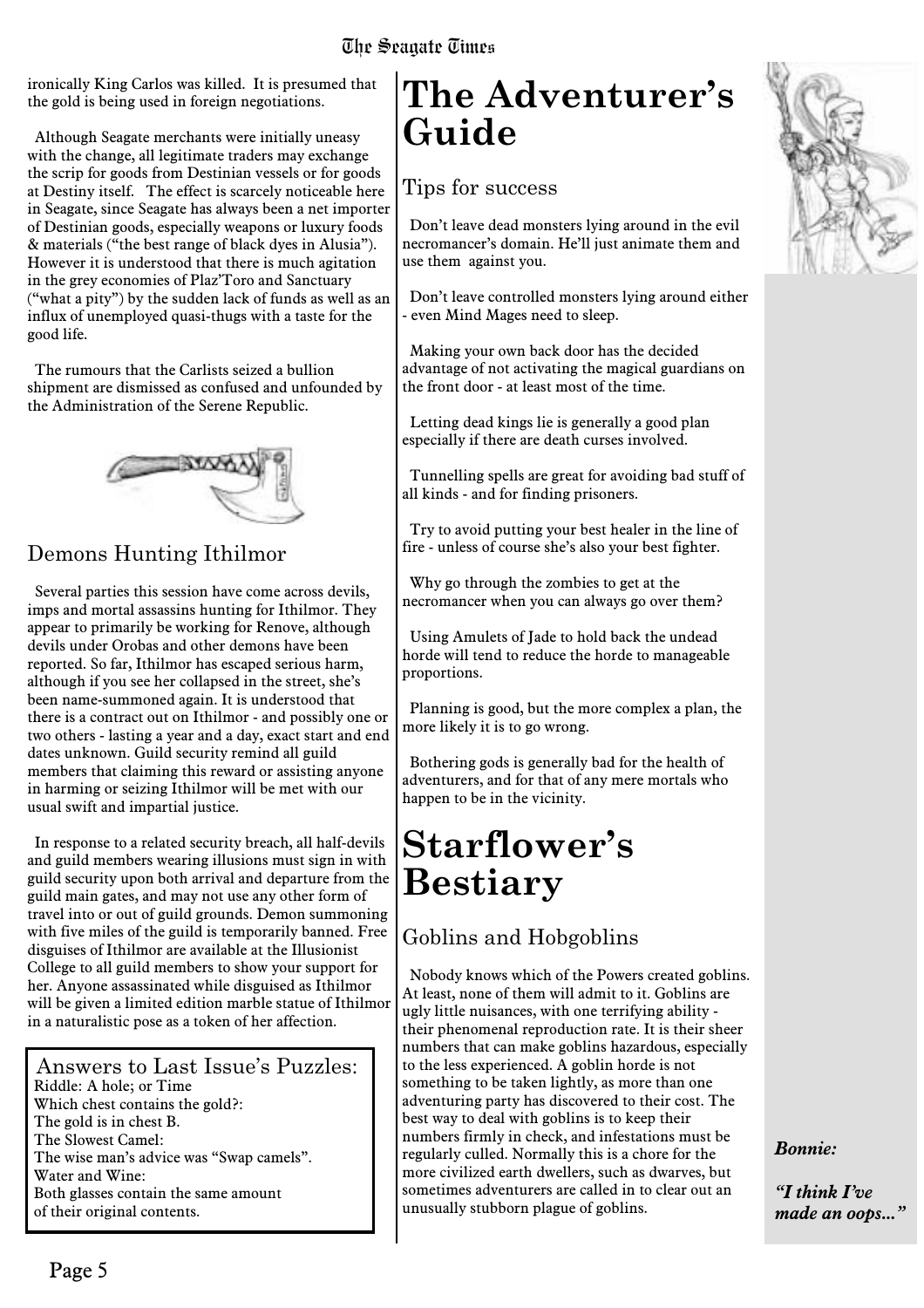

Goblins are humanoid to the extent that they have four limbs, a head with a more or less human face, and hands with the usual number of fingers and thumbs. Their skin is somewhat horny, giving a minimal amount of protection against damage, and usually of a muddy colour ranging from pallid grey through dirty brown, although other colours have been reported, most commonly on other planes. Goblins seem to be unusually prone to skin blemishes, and it isn't unusual to see a goblin covered with warts, only serving to exacerbate their racial ugliness. They have pointed ears, suggesting some kind of relationship to unseelie fairy folk, and large fangs like those of orcs. Their breath is foul, and they stink abominably, because of their disgusting diet and because they never bathe. Goblins average about four feet in height, but look shorter because of their stooped posture.

There is no doubt that goblins are creatures of darkness. They can see very well in darkness, and are discomforted by sunlight, to the point that they fight less well under a bright sun. They seem to have some instinct for stonework, although they are generally too lazy to build their own warrens, but are more likely to be found inhabiting an abandoned dwarven or gnomish mine. They usually dress in dirty second-hand leathers, and wield rusty short swords or crude clubs. Goblins are thoroughly malicious creatures, delighting in torture, in traps and in tormenting captives. There is no such thing as a fair fight where goblins are concerned. Their tactics devolve to ambushes, overwhelming numbers, and dirty tricks. Occasionally a more cunning goblin may learn magic, most often of necromancy or wicca.

Like that of orcs, goblin society is tribal. Their chief is likely to be the biggest, ugliest or most cunning of the band, mainly because he got to be chief by beating up on the others. Sometimes a tribe of goblins may be led by a smaller group of hobgoblins or orcs, who delight in bullying the goblins, using them to do their dirty work. Other goblin tribes may acquire dire wolves as companions, using them as riding beasts, and for tracking their enemies.

It's possible, of course, that goblins are not the result of any deliberate act of creation, but some kind of magical accident. Perhaps some long-ago wizard maliciously blended orc with pixie. Who knows, but if so, then perhaps hobgoblins got a dose of ogre in the next. The average hobgoblin is much taller than a goblin, reaching almost seven feet tall, when standing erect. Their appearance is similar, although somewhat hairier, and considerably bulkier. They retain the ability to see in the dark, but seem less sensitive to light, raiding in full daylight. Fortunately hobgoblins are less fecund than their smaller relatives, or else they would overrun many more human settlements.

Hobgoblins are as strong as all but the strongest humans and orcs, and consequently take to much larger weapons, preferring serrated blades, and spears with barbed points that break off and stick in the wound. They favour chain mail armour when they can get it. A hobgoblin is more likely to learn magic than a goblin, but hobgoblin mages are still rare. Their tactics are just as dirty, but they are less likely to attack in such overwhelming numbers as goblins. It seems likely that hobgoblins form smaller tribes than goblins, and consider that a raiding party of perhaps five or six hobgoblins is generally sufficient.

Adventurers will find somewhat different tactics appropriate for goblins and hobgoblins. Never get into an open battle with goblins. They will use their numbers against you every time, attempting to surround and separate the party. Use area effect spells and weapons such as grenados, to take down clusters of goblins. Wall spells are also useful, especially to force them to attack from one direction only. Watch out for dirty tricks, and for traps. Hobgoblins will likely attack in more manageable numbers, and conventional tactics will work against them.

In either case, be aware that they will not fight fair. Neither a goblin, nor a hobgoblin is an honourable opponent, and they should never be treated as such. Always watch your back when fighting these creatures, stick together as close as you can, and never give quarter to a goblin.



*Never get yourself surrounded by goblins.*

*"Are you sure that worked? The bunny can see me."*

*Brigetta to Douglas who had just cast indectectability on her.*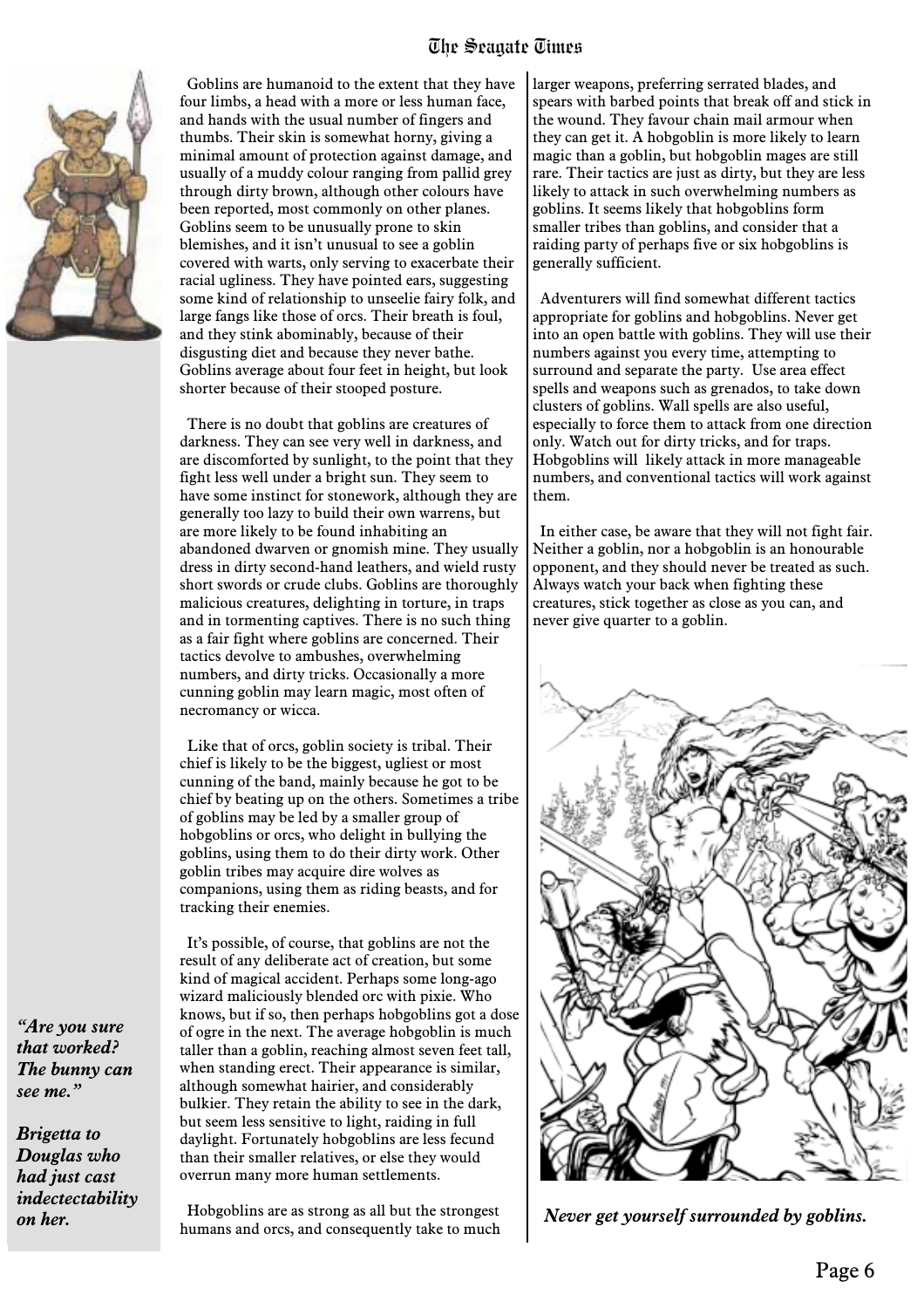### **The Puzzle Column**

### Riddle by Jorgen the Sphinx

Rather than provide you with a riddle for this issue, I thought that I'd provide you with a recent astrology reading that I took during my more recent investigations. I thought perhaps you might enjoy it.

Far away on the other side of the sky Dark battlements of ancient carven stone Guarding old opal eggs that glisten in the unlight curled in the deep warmth waiting.

Imagine his bright silhouette transfixed Scarred and sworded, mailed sinew and ambition Winged iridescent steed leaping electric A masterpiece of cold incandescent power.

The familiar battle scene ebbs and flows Each season of conflict entwined Each graceful dancer doomed to victory Fought until chaos cools and the wild dream fades.

### **Brigetta's Puzzles**



### The Basket Case

You are given 10 baskets. 9 of the baskets each have 10 balls weighing 10 lb per ball, however one basket has 10 balls weighing 9 lb each. All the balls and baskets are identical in appearance. You are asked to determine which basket contains the 9 lb balls. You have a suitable scale, but may only take a single measurement. No other measurements may be taken (like trying to determine by hand). You may remove balls from the baskets but may still only take one measurement.

How do you do it?



### The Farmer

A farmer buys a horse for 60 sp. He sells it to his neighbour for 70 sp. Then he discovers he could have made a better deal. He borrows 10 sp from his wife, and buys the horse back for 80 sp. He then sells it to another neighbour for 90 sp.

How much money did he make?

### The Hour's Up

You have two hourglasses—a 4 minute glass and a 7-minute glass. You want to measure 9 minutes.

How do you do it?

### The Bookworm

A bookworm eats from the first page of the encyclopaedia magica to the last page. The bookworm eats in a straight line. The encyclopaedia magica consists of ten 1000-page volumes and is sitting on a bookshelf in the usual order. Not counting covers, title pages, etc., how many pages does the bookworm eat through?



### Get the Power of Fire and Light!

Fire College Invested Items: Dragonflames Rk 10 Weapon of Flames Rk 10 Also Rank 8 Weapons.



Prices negotiable. Please contact Flamis at the Guild.

### What's Hot

Winning when gambling with party members.

Giving letters back to their authors.

Telling feuding gods to behave themselves.

Binders.

Thunderbolts.

Curses from Marcus the Enchanter's wife.





feuding gods. Necromancers.

Agony.

What's Not

Losing when gambling with party

Giants eating sheep

Being ignored by the

members.

for breakfast.

Extra Curses from Marcus the Enchanter's wife.



### *Aqualina:*

*"What are the walls made of here?"*

*Balode:*

*"Ears."*